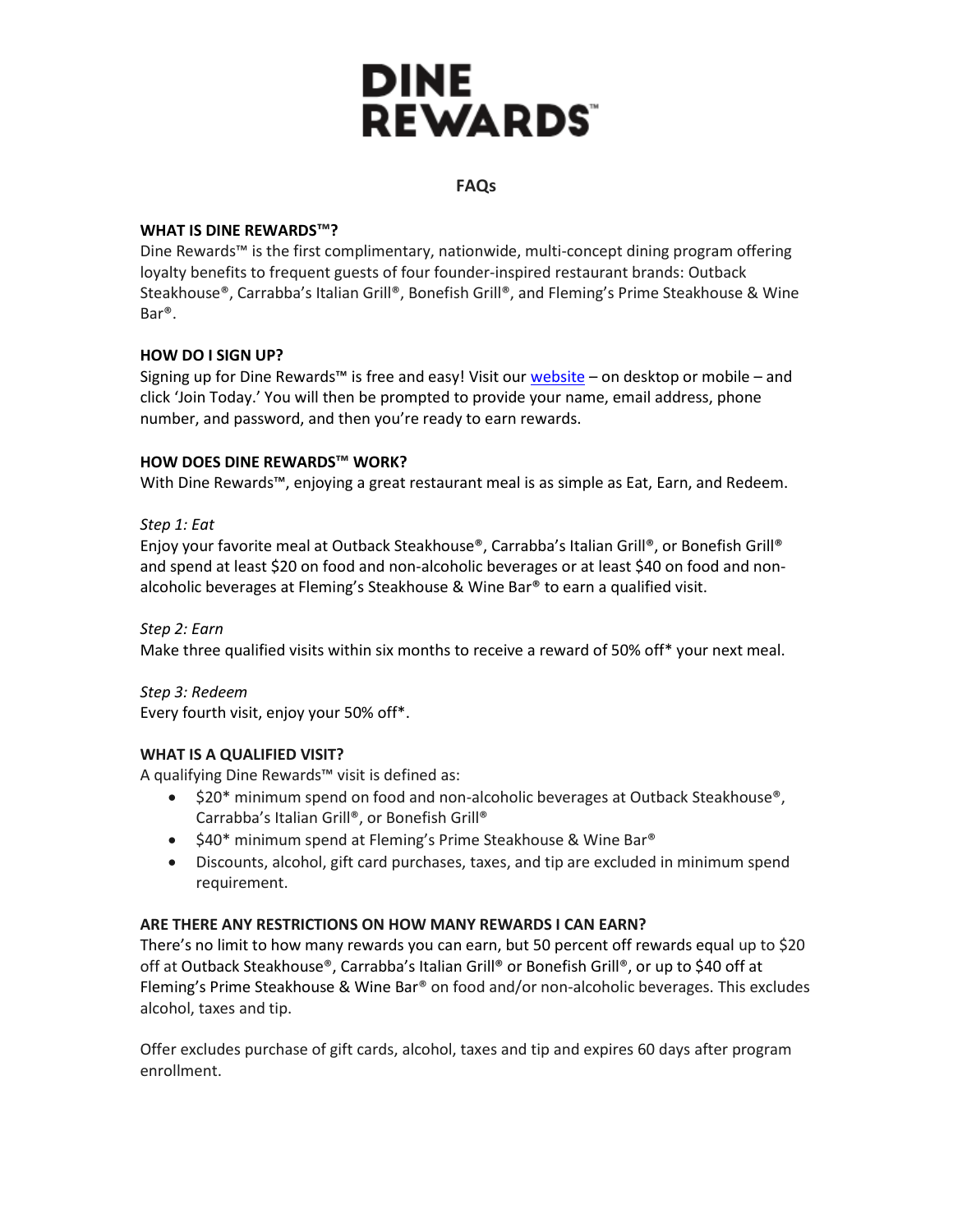\*For specific Terms and Conditions visit [https://www.dine-rewards.com/terms-and-conditions.](https://www.dine-rewards.com/terms-and-conditions)

## **WHERE IS DINE REWARDS AVAILABLE? ARE ALL RESTAURANTS PARTICIPATING?**

Dine Rewards™ can be earned nationwide at participating Outback Steakhouse®, Carrabba's Italian Grill®, Bonefish Grill®, or Fleming's Prime Steakhouse & Wine Bar®. (Franchise locations excluded.)

## **HOW CAN I FIND OUT IF THE RESTAURANTS IN MY AREA ARE PARTICIPATING IN THE DINE REWARDS PROGRAM?**

Please go t[o www.dine-rewards.com](http://www.dine-rewards.com/) for participating restaurant locations. For additional questions, please call 877.546.7417 or submit an email to dinerewards@bloominbrands.com. View our *Contact Us* page for more information.

#### **WHY DO I NEED TO REGISTER FOR MY DINE REWARDS ONLINE?**

With Dine Rewards™ there is no need for a membership card to keep track of or remember. Once your registered online, real-time information can be easily tracked and managed online at our members' convenience.

# **IF THERE'S NO CARD HOW WILL MY SERVER KNOW I'M REGISTERED WITH DINE REWARDS?**

When you visit our restaurants, simply tell your server that you are a member of the Dine Rewards™ program and provide them with your phone number to look up your account.

In the spirit of flexibility that characterizes the Dine Rewards™ program, membership cards are also available in the restaurants upon request. Should you wish to have a loyalty card, they are available at participating restaurant locations only. Please ask your server if you are interested in one.

#### **HOW DO I ACCESS MY DINE REWARDS ACCOUNT?**

You can access your account online 24/7 with the username and password you created.

## **I FORGOT MY USERNAME OR PASSWORD, WHAT DO I DO?**

Access th[e Forgotten Password Page](http://www.dine-rewards.com/login/forgotpassword) and enter the email address you put on file when you registered. A link to reset your password or username will be sent to that email address.

#### **WHEN DO MY REWARDS BEGIN?**

Dine Rewards™ begin immediately. After signing up online, members automatically earn:

- \$5 off of food and non-alcoholic beverages at Outback Steakhouse®, Carrabba's Italian Grill®, or Bonefish Grill®
- \$10 off of food and non-alcoholic beverages at Fleming's Prime Steakhouse & Wine Bar®

The enrollment bonus is valid for food and non-alcoholic beverage purchases only, and has no cash value.

## **HOW DO I REDEEM MY REWARDS?**

When visiting one of the participating restaurants, guests can simply tell their server that they are a member of the Dine Rewards™ program and provide them with the phone number associated with their account to receive credit.